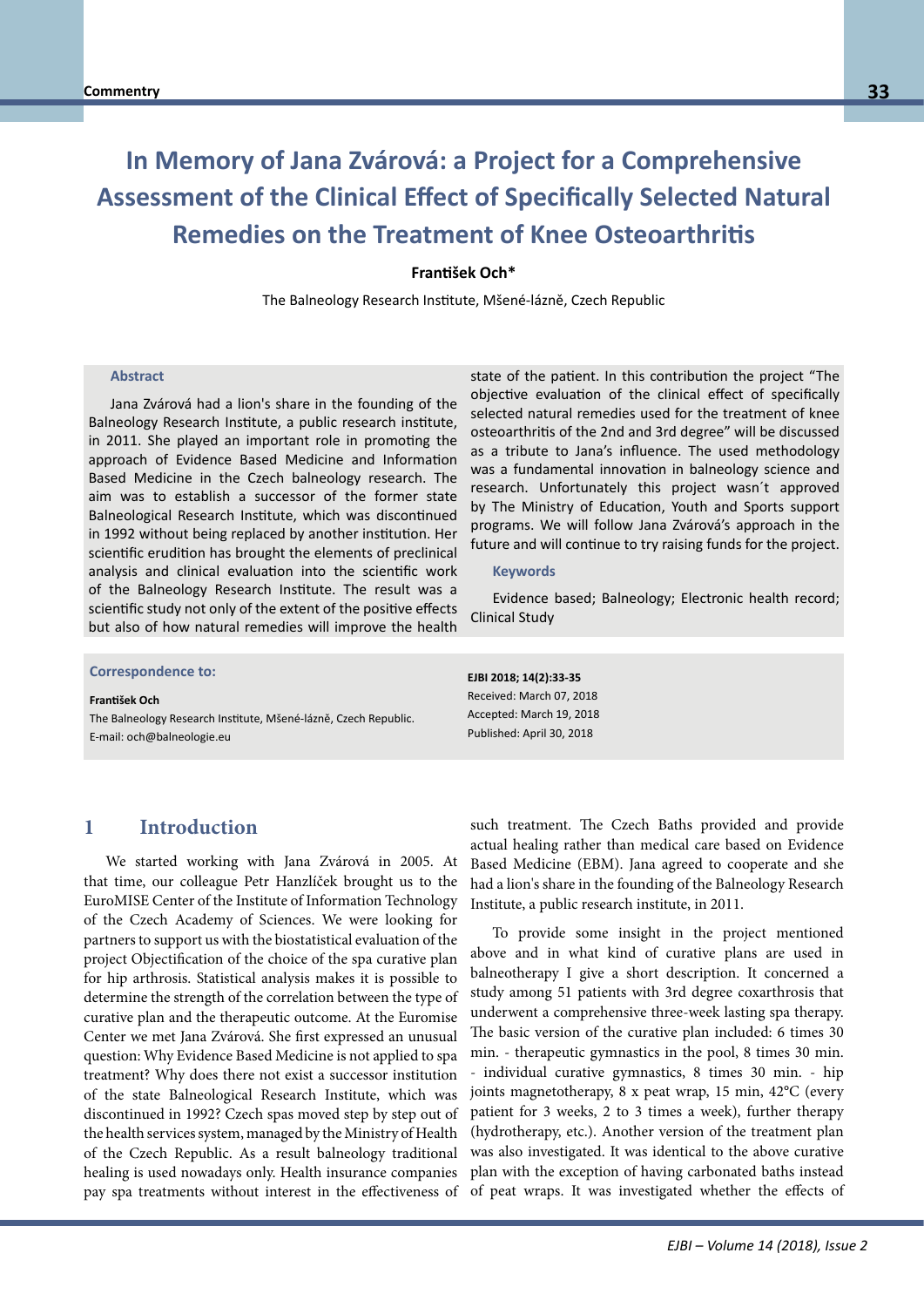selected therapeutic procedures in the curative plan correlated with changes in the patient's state of health such as the difference between walking without support before and after the spa treatment. The analysis showed that there was a significant improvement in the curative plan group of 8 peat wraps. This was apparent from the strengthening of the majority of the attenuated muscle groups monitored and improvements in the magnitude of momentum. In the group without peat wrap, there was only minor improvement.

Our gratitude to Jana for her inspiration for the application of EBM in balneology will last. After the foundation of Balneology Research Institute in 2011, Jana was the Vice President of the Council for the entire period. She was the main architect of scientific work and helped us to obtain financial support for all our scientific research work. I worked closely with her on several important (and laborious) requests for subsidy. The last time (2016) it concerned financial support to put together an excellent team for the project "The objective evaluation of the clinical effect of selected natural remedies used for the treatment of knee osteoarthritis of the 2nd and 3rd degree."

## **2 Problem Description**

Several EMA members participated in the preparation of this project. Main research manager L. Mankovecky of the Balneology Research Institute formulated the methodology of the clinical research on the basis of a systematic review. Osteoarthritis (OA) of the knee joint is one of the most common diseases. OA treatment involves several different approaches. In clinical practice, chronic pain is suppressed in the case of knee OA by analgesics and non-steroidal anti-inflammatory drugs (NSAIDs), while drugs that modify OA disease as well like intra-articular administration of both viscolubricants and corticosteroids are also used. The disadvantages of using these treatment modalities are, among other things, undesirable side effects and moreover it concerns treatment of symptoms only, not the disease itself. At the same time, potential stem cell applications or the use of biologic therapy are still very expensive and their effectiveness for the treatment of knee OA is still under investigation. As a last resort for severe 4<sup>th</sup> degree gonarthritis, the possibilities of radical surgery, partial osteotomy or complete replacement of the joints, are available. In addition to pharmacotherapy and the therapeutic approaches already mentioned, rehabilitation methods and spa treatments are also used.

Empirical experience shows that the application of spa treatment is also suitable for use in case of developing and / or progressive degenerative changes, i.e., the 2nd and 3rd degree of knee OA. In spite of the positive effect of natural remedies to relieve pain and improve the functionality and mobility of patients who are suffering from OA, the mechanisms of action of natural remedies have not yet been clearly elucidated. Therefore, in recent years, OA research has focused on determining the effect of biomarkers, including immunomarkers. At present, there is a lack of studies exploring the effects of natural remedies for the knee

joint of OA patients. Very important is the monitoring of changes in the dynamics of the biomarkers already identified, with regard to their interaction with natural remedies.

Unfortunately the Ministry of Education, Youth and Sports rejected the request for support. We will try to continue with a simplified version of this project. In the next sections I will describe the initial project.

#### **3 What is the Goal of the Project?**

The aim of this project is to determine:

Whether or not the selected natural remedies that are utilized for the therapy for gonarthritis of the 2nd and/or the 3rd degree will influence the metabolism of the subchondral bone whether selected natural remedies will affect the joint and/or the process of cartilage regeneration or, on the other hand, inhibit the process of the degeneration of the cartilage or

Whether they will influence immunological processes that could trigger the degeneration of the cartilage and/or cause damage to the joint synovium.

An assessment of these processes will be carried out through monitoring of any quantitative changes that occur in the complex of selected biomarkers and that are also related to changes in the functional capacity and mobility of the affected joint(s), to pain symptoms and to the quality of the life of the person with knee OA. It is a comprehensive and, in terms of its approach, also a unique type of assessment, given the projected interdisciplinary project team.

#### **4 Methods**

This project offers a comprehensive interdisciplinary (physiotherapy, rehabilitation, balneology, physiology, anthropometrics, biomedicine, bioinformatics) perspective with the purpose of objectifying the clinical effect(s) of natural remedies of the spa treatment of osteoarthritis. The scope of this project is exclusively research to verify, define and also refine scientific theories. This research project focuses on the clinical evaluation of 6 peloids (peat or peat soil) and 6 healing natural mineral waters. The effect assessment will be done at two levels. First, the assessment of quantitative changes in a broader set of 20 selected biomarkers. Secondly the functional capacity and mobility of the affected joint, as well as the pain and quality of life of the proband will be assessed. The systematic search for clinical research articles that focused on the effects of natural remedies via the world's leading search sites Medline (PubMed), Scopus, Web of Science, Cochrane Library, and Google Scholar confirmed a number of similar global scale approaches with different levels of quality. So we had the benefit of knowing the latest results in this area. The choice of biomarkers and the way they were monitored will allow not only to ascertain the effects of